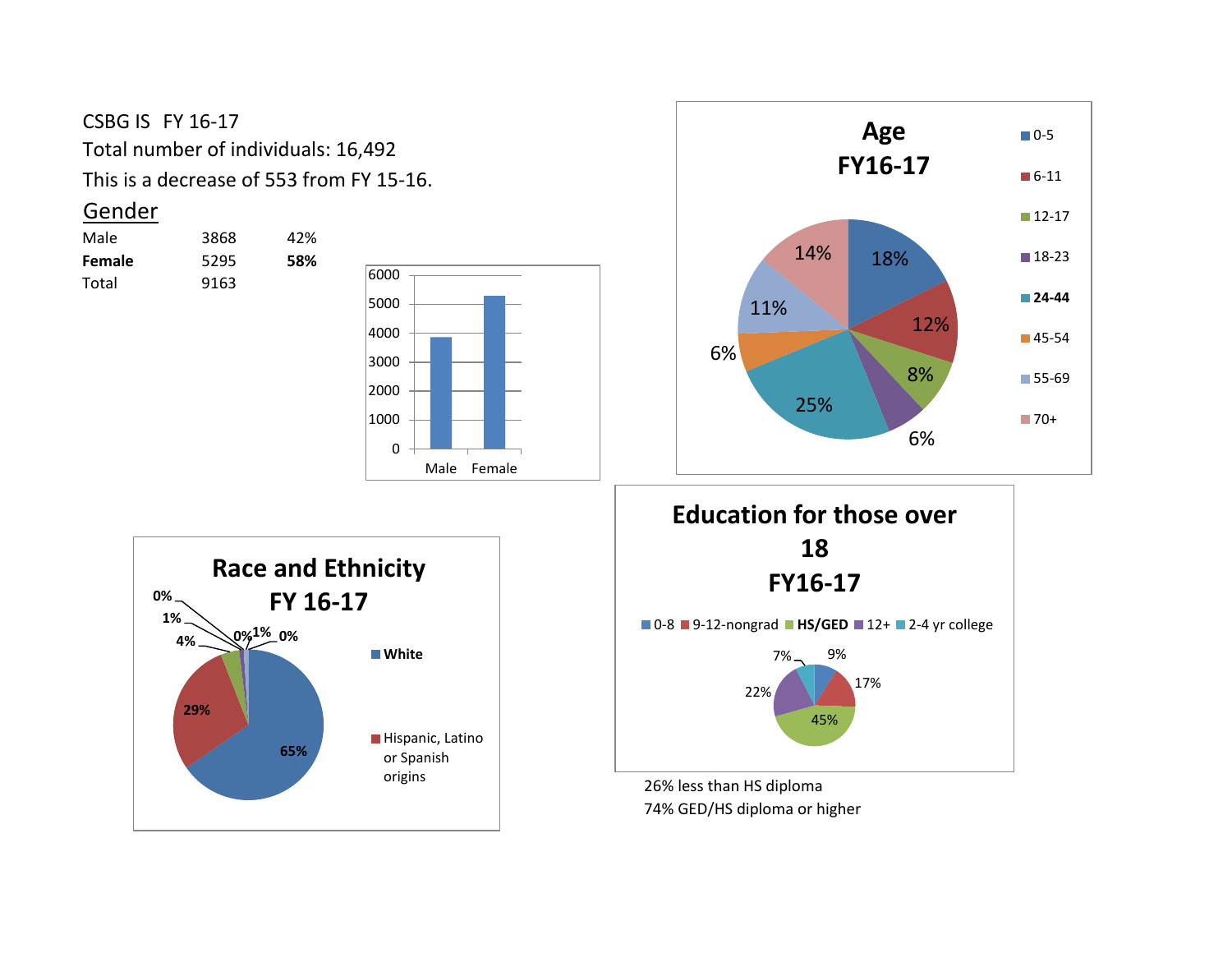

## **Household Types**

49% are **single person** HH 19% single female parent HH 14% two parent HH 11% two adults no kids HH 2% single male parent HH 5% is "other" such as multigenerational/ fostercare

**99% of HH's indicated some source of income in FY 16-17** 84% of HH's indicated some source of income in FY 15-16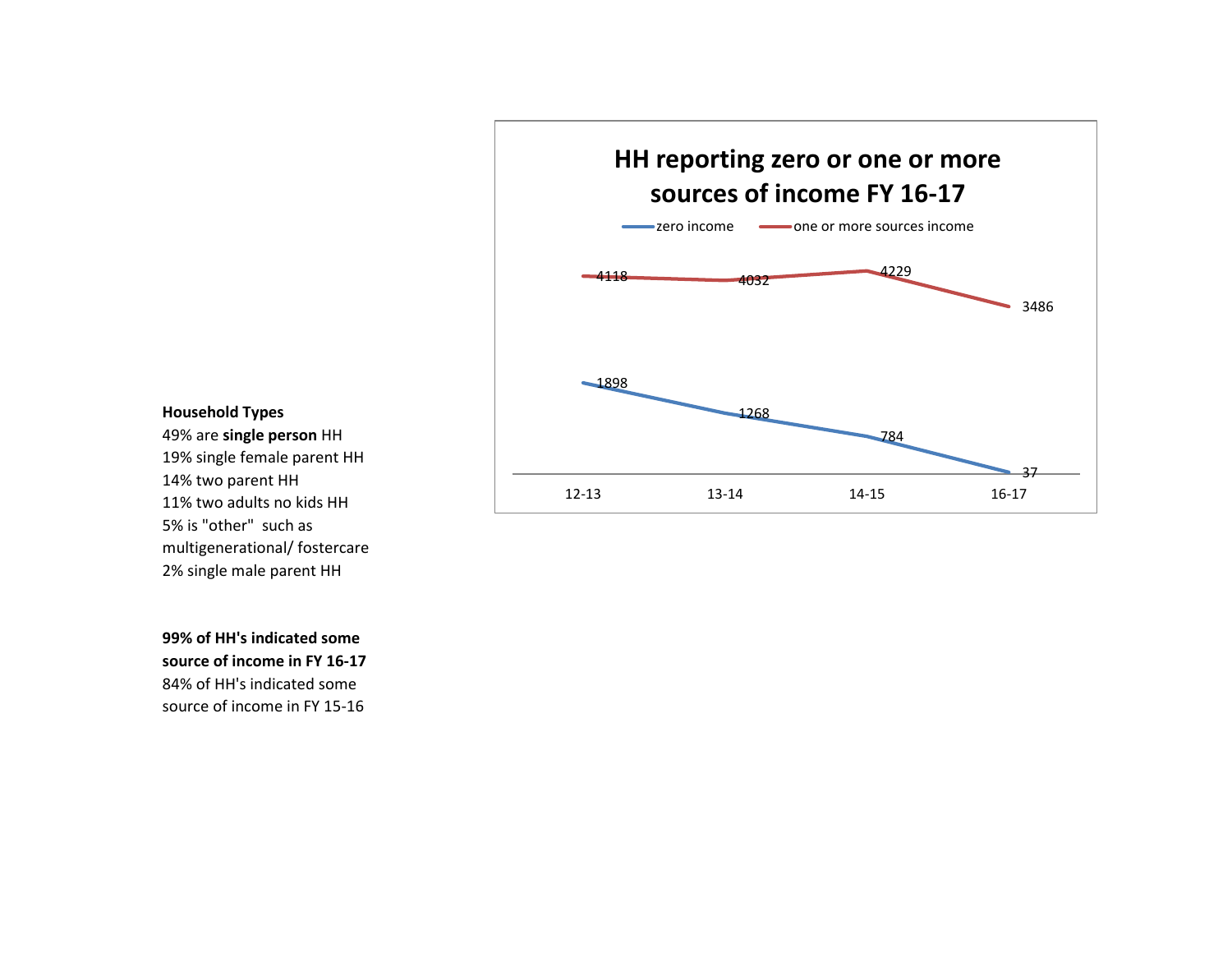

29%

**51-75**

Households reporting one or more sources of income is very high at 99%; but the poverty levels of individuals we serve is still very low, 68% of those have incomes below the Federal Poverty Guideline of 100%. This would be \$1005 per month for a HH of one, or \$1353 for a HH of two.